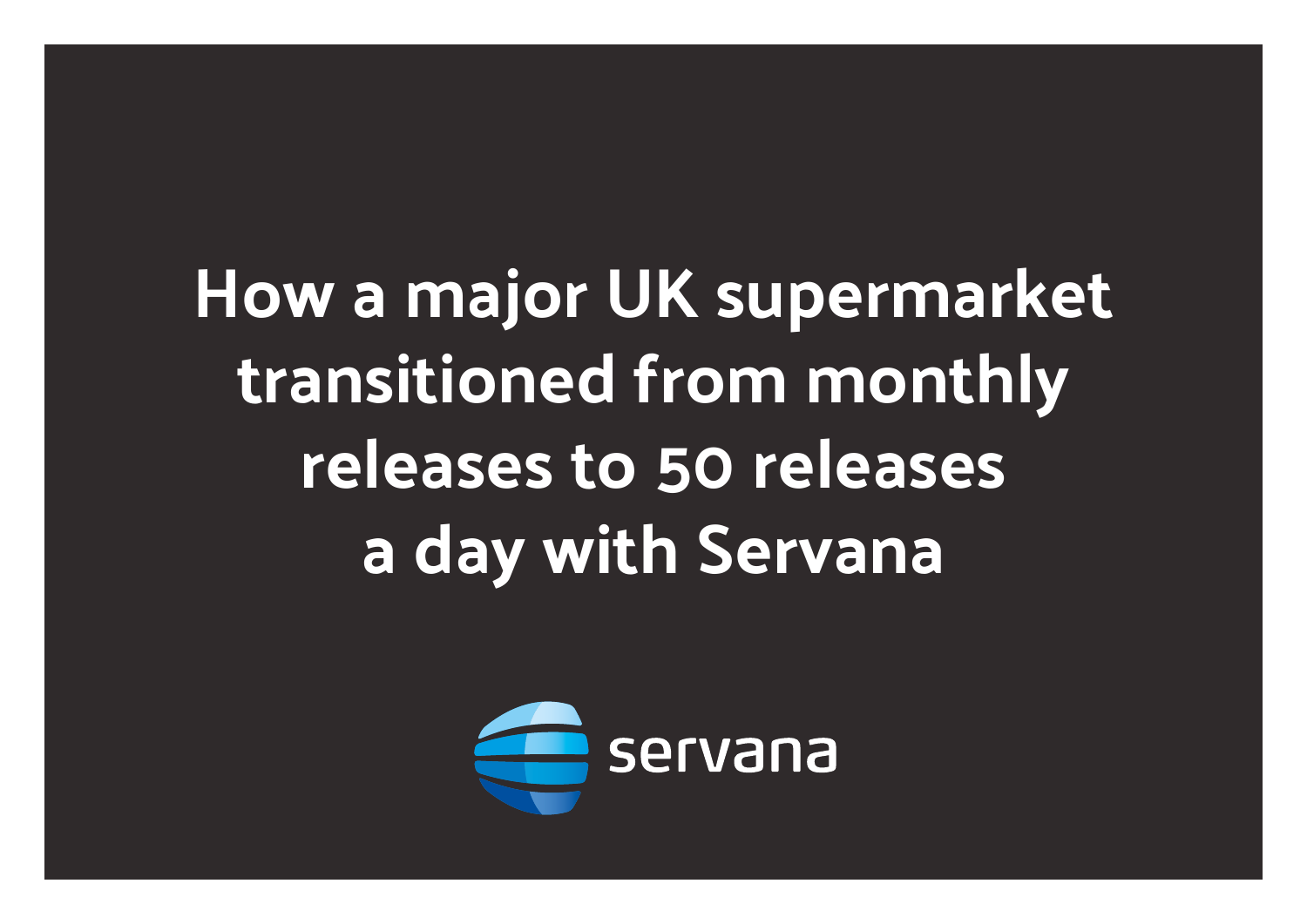### **Overview**

Servana provides an efficient method of engaging skilled DevOps resources to build highly scalable platforms and the engineering teams to manage them. We work with some of the world's leading companies to create the platforms they rely on for their future growth.

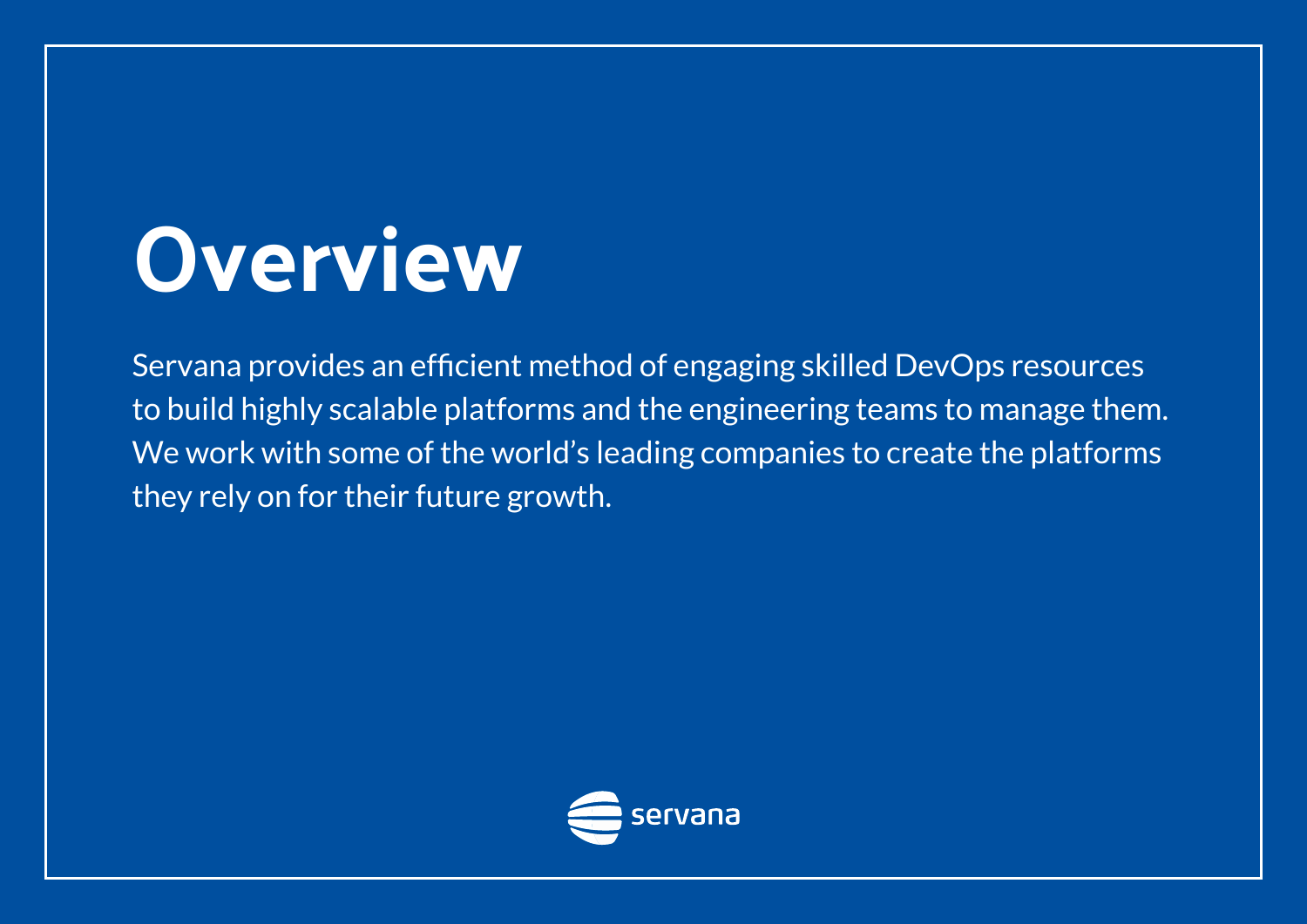# **The Goal**

#### Build a self-managed cloud platform to re-platform for significant future e-commerce growth.

**This major UK supermarket had identified that they needed the right platform to meet their goals of increasing e-commerce revenues and profitability.**

After deciding on a cloud migration to facilitate future growth, they understood that technical transformation was as much about its people as technology. They chose to partner with Servana because we shared their vision to build a scalable platform for future growth with a DevOps culture at the core.

Transitioning to the cloud provided the benefits of reduced cost of ownership and scalability in seasonal peaks compared with the IBM WCS platform running their current e-commerce business.

While from a technical perspective, the business had goals of delivering releases more frequently with high levels of certainty and zero disruptions, they also had essential staff based objectives to deliver on. Their commitment to retaining as many of their current development and operational staff as possible, meant that one of the project's success criteria was to upskill the existing team. As they had limited experience with cloud architectures, hybrid development teams including consultancy resources were created to support this goal.

Improving developer productivity was identified as an essential objective to support the successful delivery of the project and integration with existing operational processes like operations and change management.

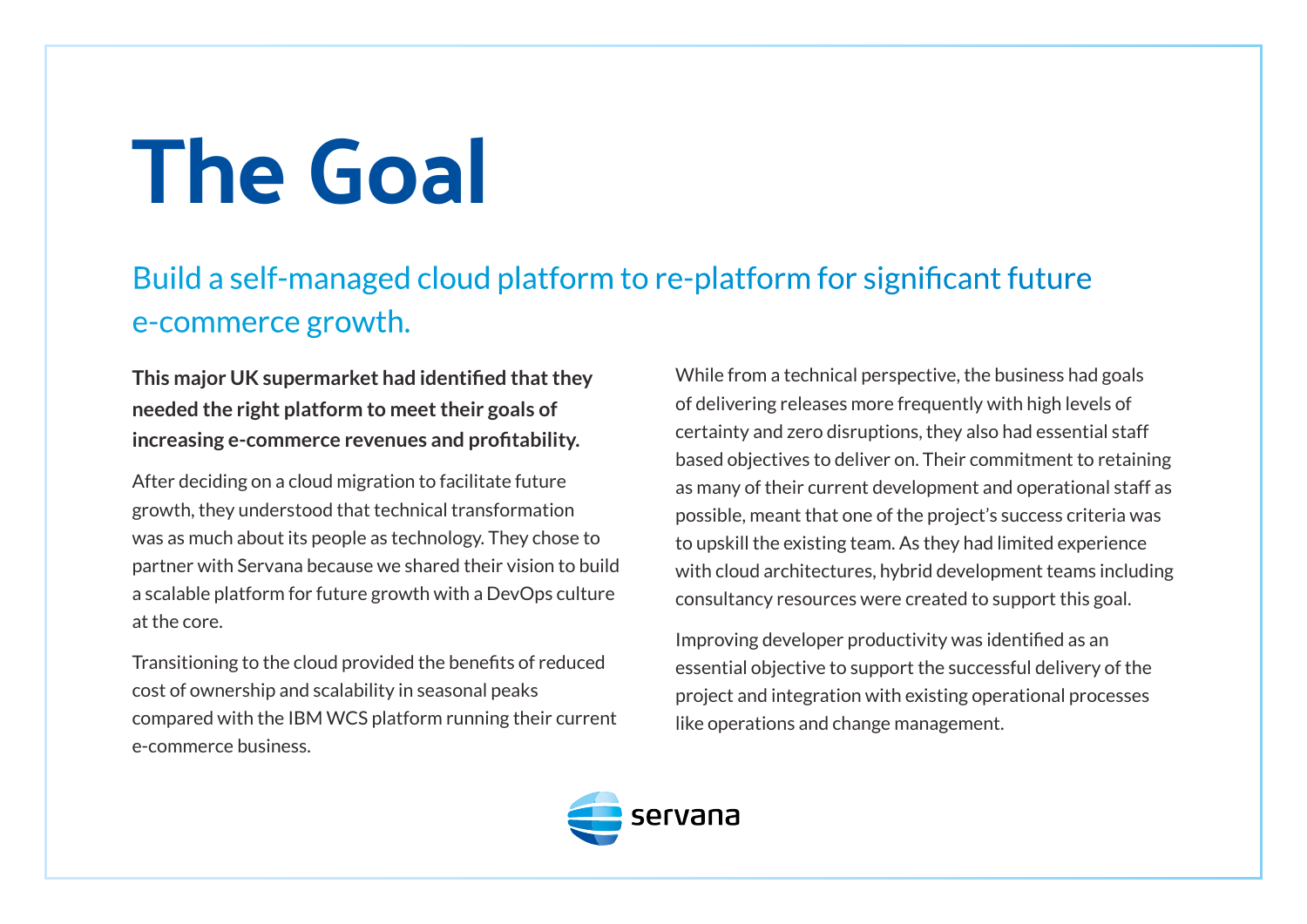# **Key challenges**



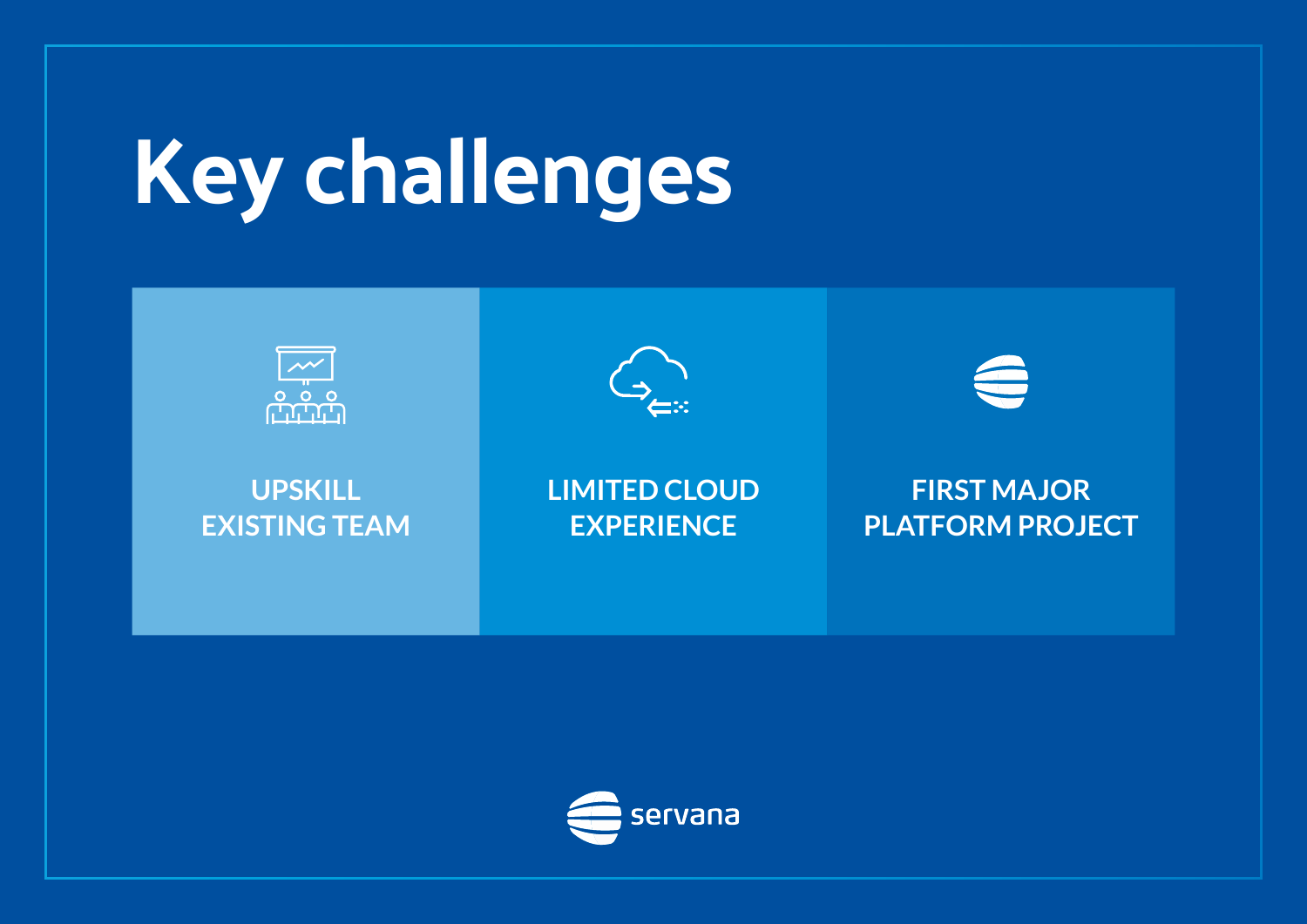# **Approach**

**To meet the customer's goals, we chose to build an in-house platform engineering team. This team became a new internal team to concentrate on building the technology tooling and cloud services to deliver on the goals of the project.** 

This team focused on building cloud service automation on Amazon Web Services integrated into the developer pipelines and service management like monitoring, logging, and security tools.

To facilitate strong working relationships each of our engineers was also assigned as dedicated support representatives to each product team as we onboarded them. In this role the engineers were responsible for building out the continuous integration pipelines based on Jenkins and integrating our platform source-code to create an automated developer experience. Through reuse of functionality from previous pipeline developments we refined the onboarding of new teams to less than half a day. And by automating the

continuous integration pipelines to provide feedback on source-code commits almost instantaneously, developers didn't need to know anything about the underlying hosting platform to join a product team.

However, some challenges affected the developer experience; in the early days, developers experienced issues testing their code locally as they were deploying to AWS - Lambda. To assist, we made it possible for them to quickly deploy local Lambdas in a prototype environment that contained fewer security and governance controls. We provided further efficiencies within the developer experience by enabling developers to quickly prototype subsets of Lambda functions using git-based feature branches, deployed through the continuous integration platform with the Jenkins pipeline.

Creating efficiencies like these within the developer experience, increased the developers' focus on building features and functionality that allowed the project to progress rapidly. We delivered workshops and managed training schedules to upskill the developers while they were productive delivering on their objectives. Many developers commented on how good it was to have something more tangible to work with.

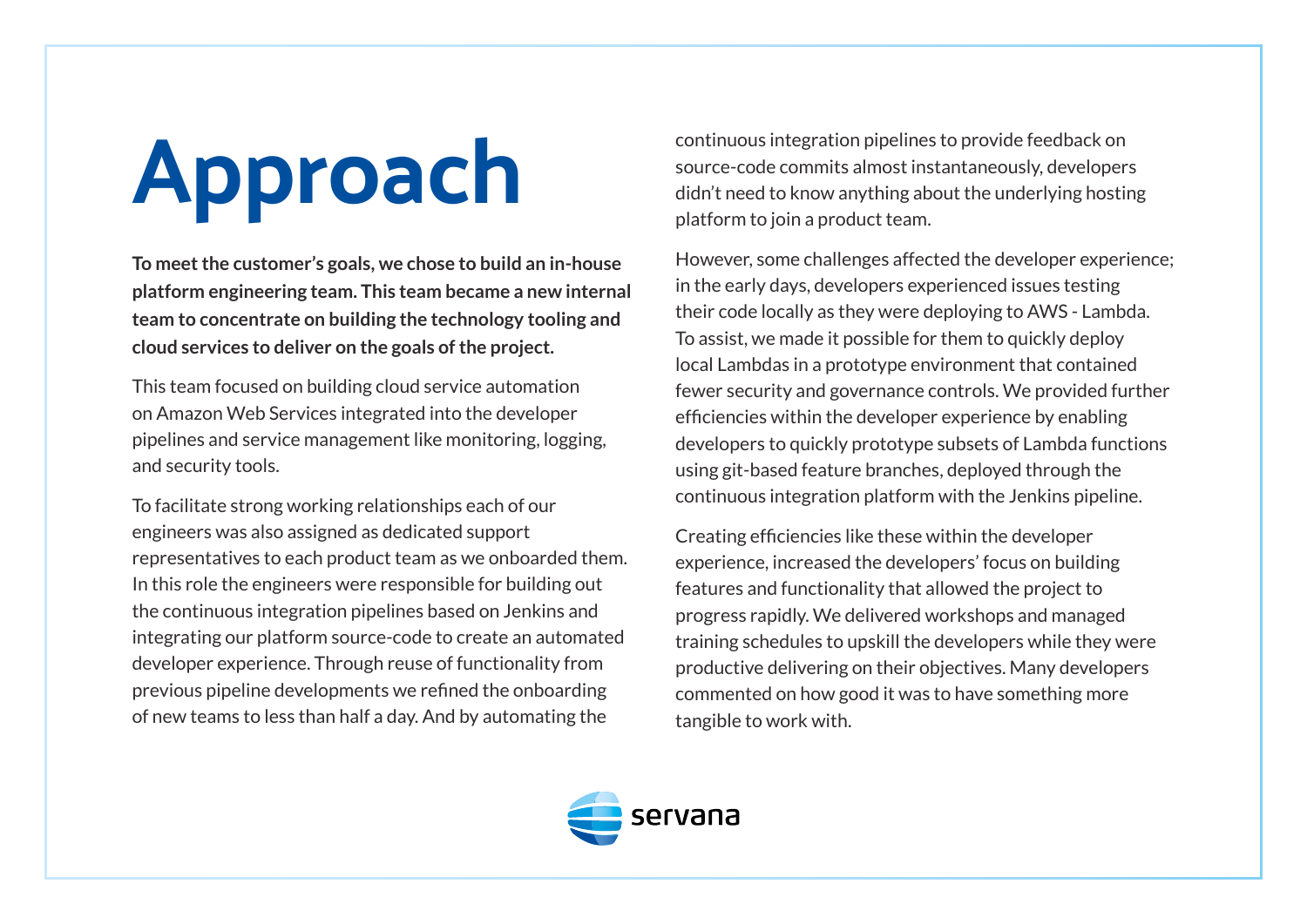The highly modular platform we delivered, allowed us to modify and improve it to meet development demands. The Product Teams could opt for the capabilities they wanted, keeping the pipelines free of unnecessary code or complex conditionals.

To meet the goals of delivering zero disruptions and high levels of certainty, we integrated platform-level capabilities into each pipeline making the release process reliable and highly repeatable. In practice, this meant that before code entered production, it was deployed and tested during feature development. It was then integrated into the development environment by a git-based pull request, which would begin a sequence of tests that would allow the feature to progress into QA and then production.

To better manage 50 or more microservice releases per day, it was necessary to consider release strategies like Canary and Blue-Green.

Due to the extensive pre-production testing we set up, we rarely experienced issues requiring rollback, as breaking changes could be tested extensively before production. Avoiding difficult and complex changes was one of the reasons we ensured that pre-production was just like production. Sometimes it is tempting to create "lean preproduction environments," but this makes these changes more difficult to simulate.

Platform level change management was improved by using semantic versioning to describe updates, breaking changes, and patches. Semantic versioning increased the resolution of change requests and allowed automation of patch releases to the production platform, while also reducing the cognitive burden of managing many infrastructure changes. The platform's change management toolset that we delivered simplified release sign-off and increased future scalability.

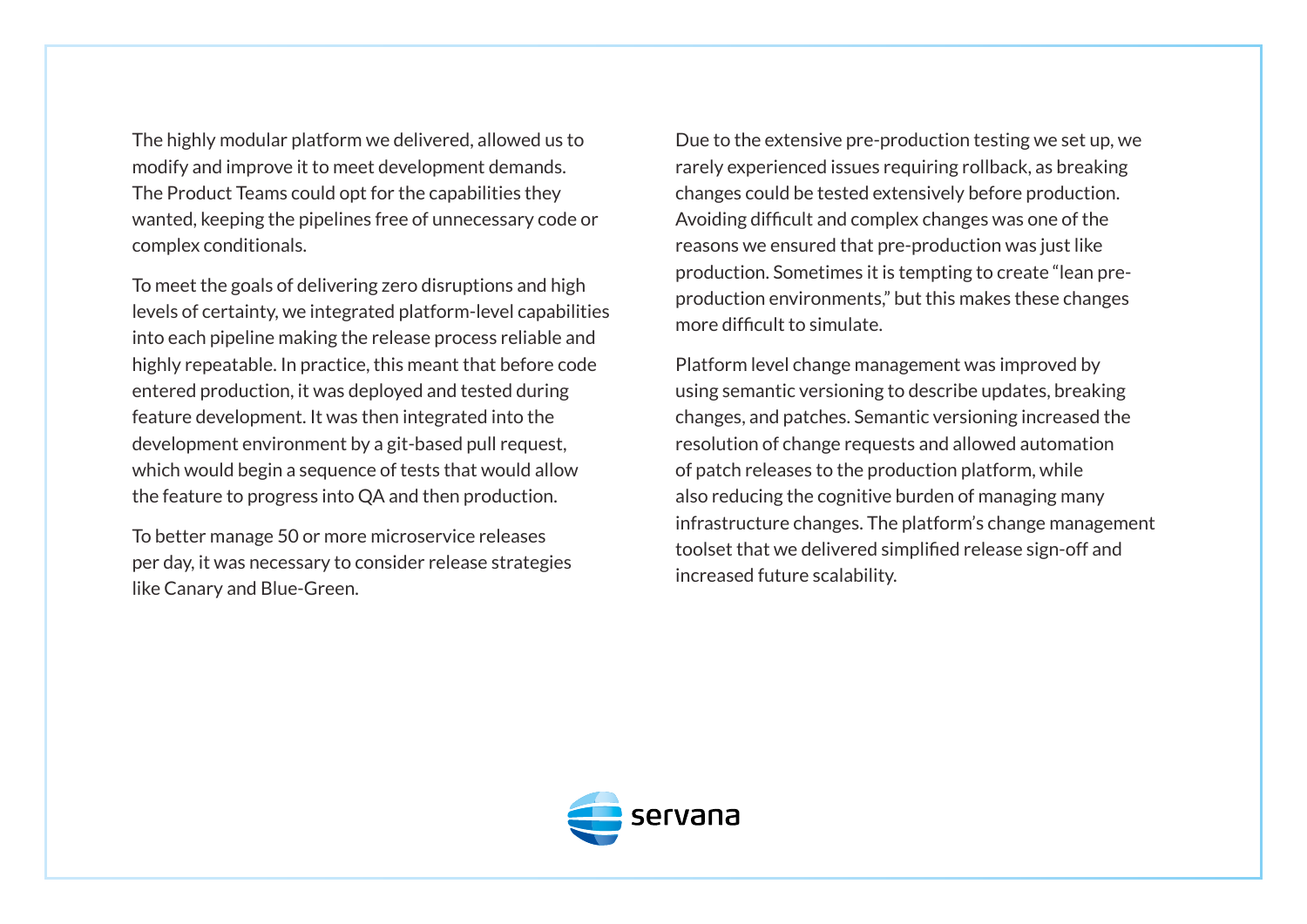# **Results**

Increase in the feature release schedule from once a month to an average of 50 per day

Replatformed e-commerce site beta release in 9 months, 4 months earlier than scheduled, in time for peak **Christmas** trading

A large proportion of the existing team upskilled and transitioned from the original e-commerce team to the new e-commerce site over the 24-month project duration

Provided the ability to onboard new teams and projects fast, making the product teams significantly more responsive to business needs

Delivered a secure faulttolerant, highly available e-commerce platform, that has proved its value during the highest trading times received to date during the Covid 19 pandemic



Reduced the cost of releases, that previously took over two weeks and more than 100 man-hours, to releasing within an hour









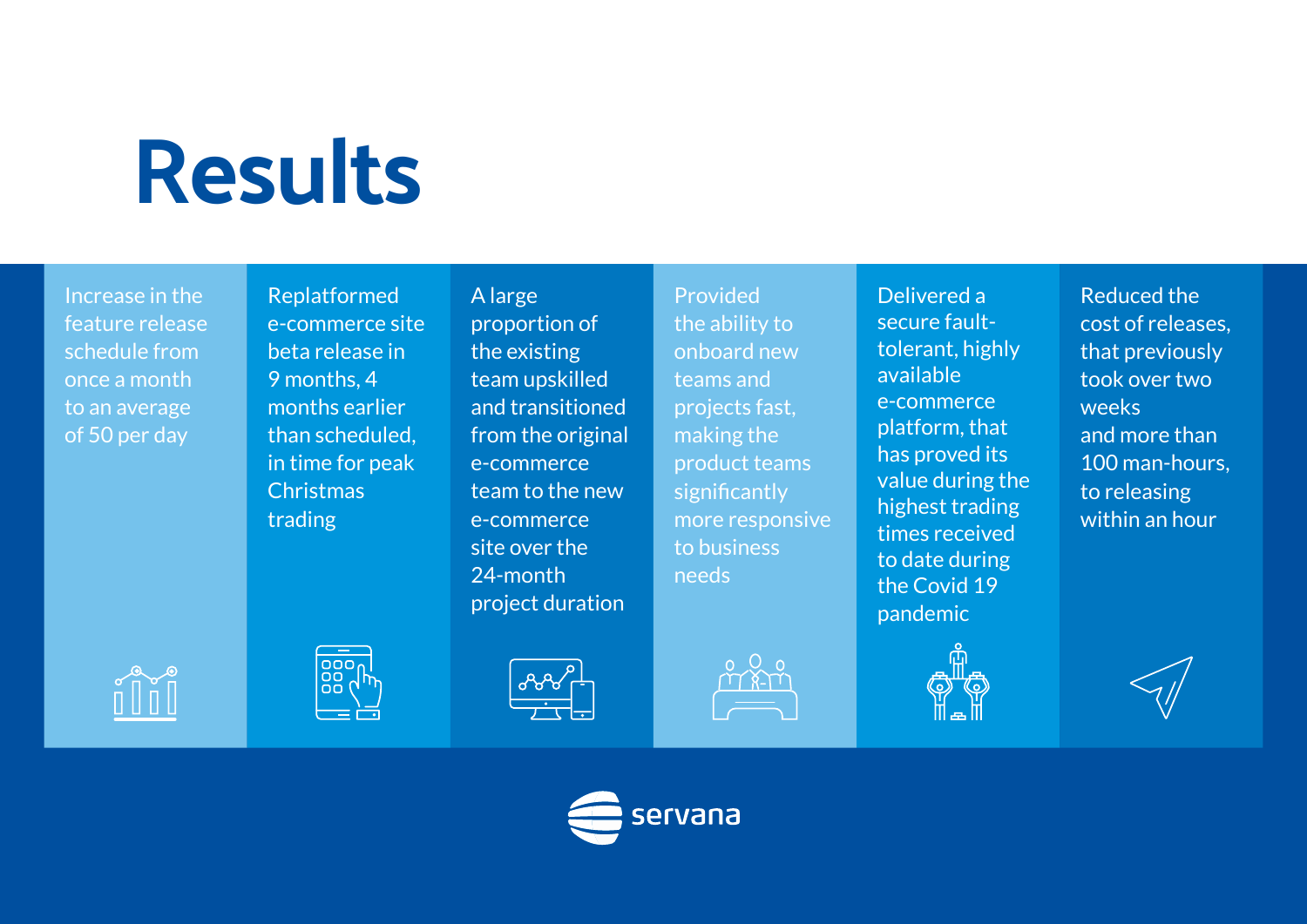# **Conclusion**

Large business-critical technology transformation projects are often as much about the people as they are the technology. From a DevOps perspective, success lies in solving developer challenges to deliver the stakeholders' objectives.

**From the inception of the project, we built a new Platform Engineering team. As well as the technical consultancy, we supported planning, budgets, and recruitment into the team while also providing feedback and support to the project and organisational leadership.** 

We considered our main customers as the developers, which created a healthy working relationship with the development teams as they grew in numbers from 5 to over 80.

The platform has served the business well from its launch, enabling it to innovate with features that serve the customer experience constantly. From an online shopping perspective, the overall time it took for customers to complete a shop reduced because pages loaded faster.

The shopping process was optimised to save customers time. The platform has provided the business with the confidence to set very ambitious future goals for its online growth.